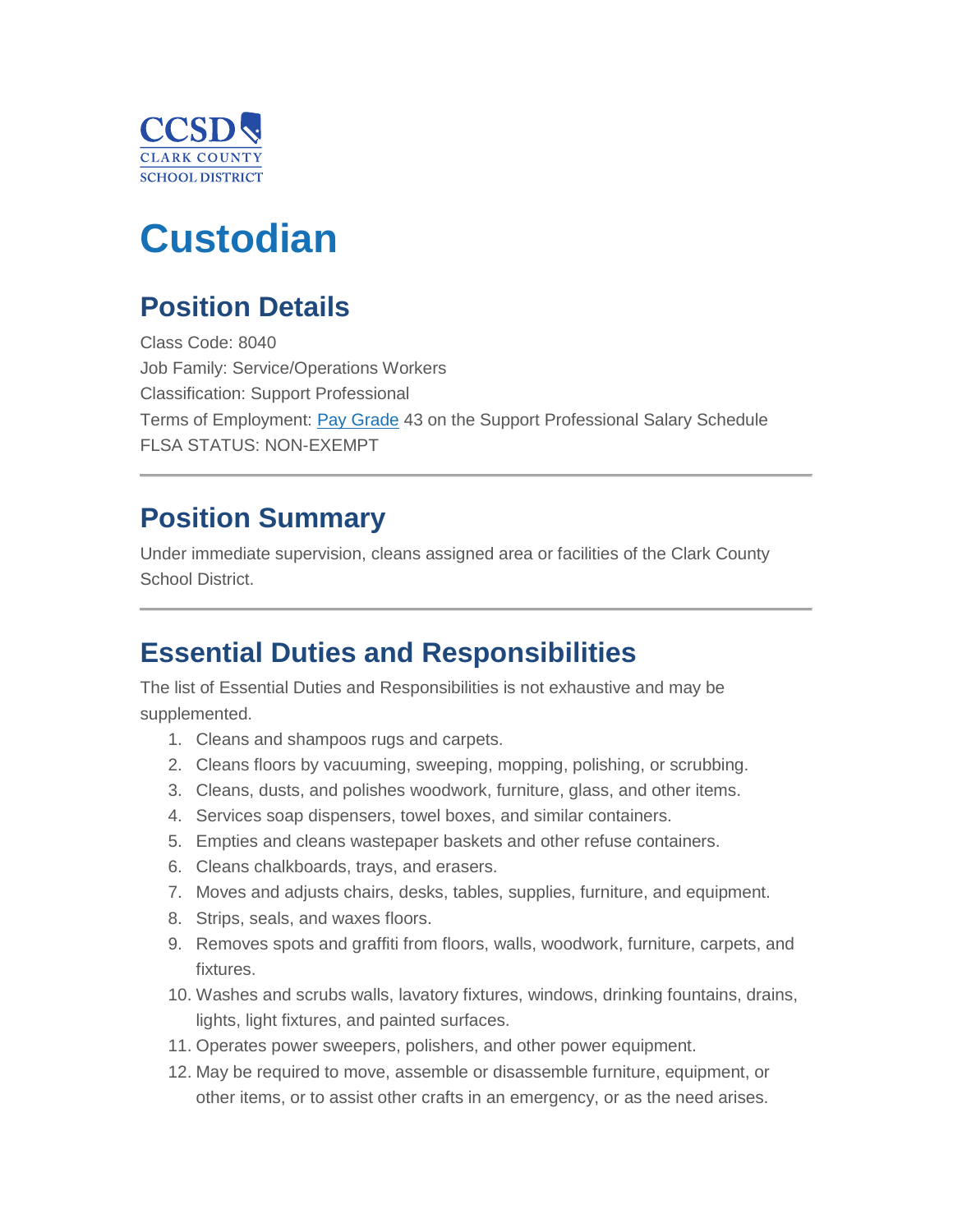- 13. Conforms to safety standards, as prescribed.
- 14. Performs other tasks related to the position, as assigned.

### **Distinguishing Characteristics**

Involves cleaning an assigned area on a daily basis.

# **Knowledge, Skills, and Abilities (Position Expectations)**

- 1. Ability to understand written and oral instructions.
- 2. Ability to operate and maintain custodial equipment.
- 3. Ability to perform physically demanding work.
- 4. Ability to learn the appropriate use of cleaning products.
- 5. Ability to climb ladders for cleaning and changing of lights.
- 6. Ability to work flexible work schedules.
- 7. Ability to work cooperatively with employees, students, and the public.
- 8. Ability to recognize and report hazards and apply safe work methods.
- 9. Possess physical and mental stamina commensurate with the responsibilities of the position.

### **Position Requirements**

#### **Education, Training, and Experience**

High school graduation or other equivalent (i.e., General Education Development (GED), foreign equivalency, etc.).

#### **Licenses and Certifications**

None Specified.

#### **Preferred Qualifications**

Custodial experience.

### **Document(s) Required at Time of Application**

High school transcript or other equivalent (i.e., GED, foreign equivalency, etc.).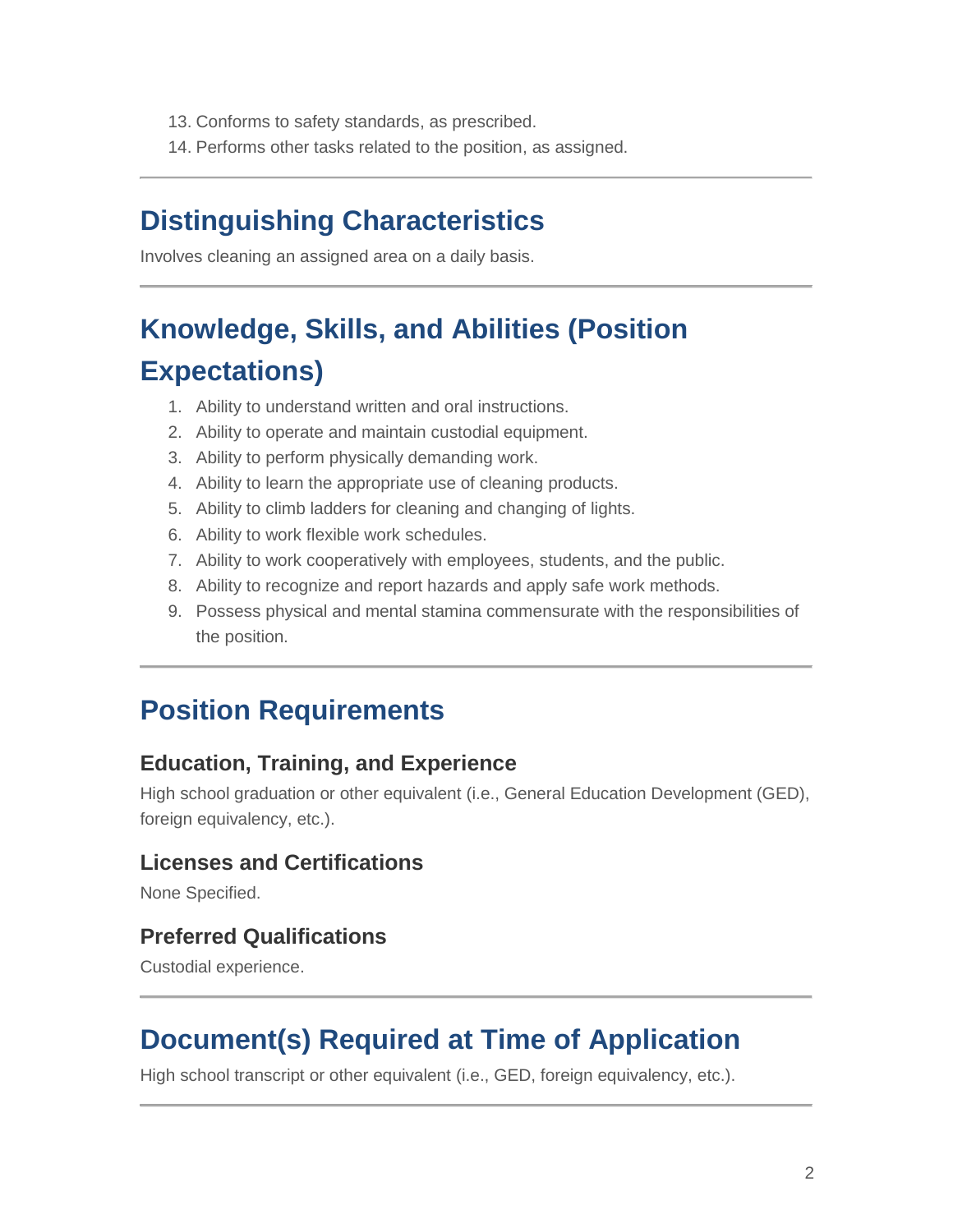### **Examples of Assigned Work Areas**

Clark County School District schools (i.e., classrooms, restrooms, locker rooms, corridors, school theaters, cafeterias, etc.), administrative offices, construction sites, etc.

## **Work Environment**

### **Strength**

Medium/Heavy - exert force to 50-100 lbs., occasionally; 25-50 lbs., frequently; or up to 10-20 lbs. constantly.

### **Physical Demand**

Frequent sitting, standing, walking, pushing, pulling, stooping, kneeling, crouching, reaching, handling, and repetitive fine motor activities. Hearing and speech to communicate in person, via video conference and computers, or over the telephone. Mobility to work in a typical office setting and use standard office equipment. Stamina to remain seated and to maintain concentration for an extended period of time. Vision: Frequent near acuity, occasional far acuity, and color vision. Vision to read printed materials and online, a Video Display Terminal (VDT) screen, and other monitoring devices.

### **Environmental Conditions**

Climate-controlled office setting and exposure to weather with temperatures ranging from mild to moderate to extreme cold/heat. Exposure to noise levels ranging from moderate to loud for occasional to frequent time periods.

### **Hazards**

Furniture, playground/office equipment, communicable diseases, chemicals and fumes (as related to specific assignment), and power/hand-operated equipment and machinery (as related to specific assignment).

# **Examples of Equipment/Supplies Used to Perform Tasks**

Truck mounted carpet extractor, various cleaning equipment (i.e., vacuum, buffer, etc.).